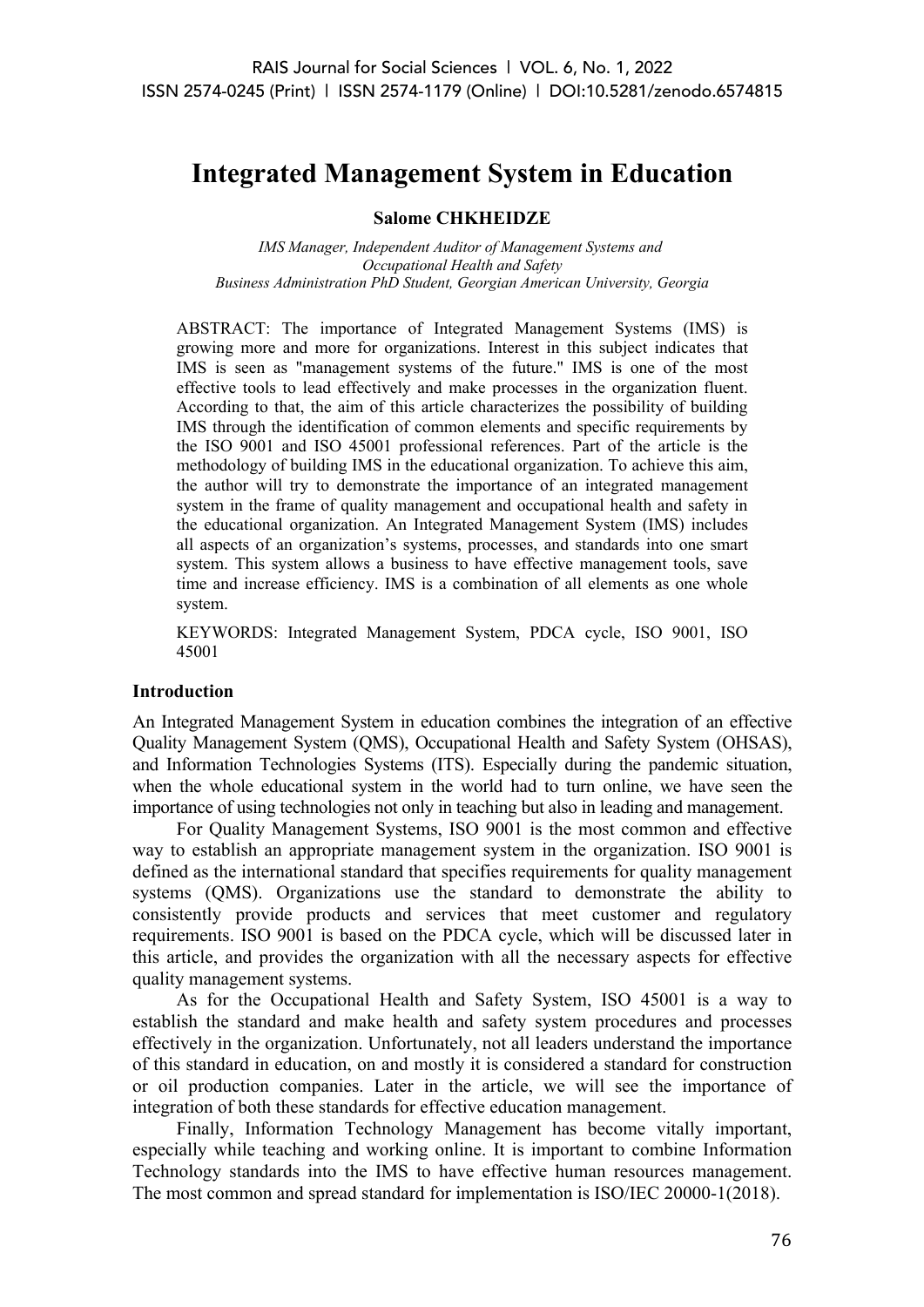## **PDCA Cycle in Integrated Management**

Harrington and McNellis (n.d.) said: "Measurement is the first step that leads to control and eventually to improvement. If you cannot measure something, you cannot understand it. If you cannot understand it, you cannot control it. If you can't control it, you can't improve it." William Edward Deming, a prominent American researcher, similarly to Japanese, believed that management staff and all employees should be involved in the process of continuous improvement. He created 14 principles that later became the basis of the philosophy of quality in the organization and continuous improvement cycle PDCA (Plan - Do - Check - Act), called the Deming wheel. The Deming cycle is a sequence of actions that aim at improvement. This cycle is also designed to solve quality problems and implement new solutions. PDCA model is extremely versatile and it can be successfully used in any type of business (Deming, n.d.). The first "Plan" cycle in integrated management is one of the most important as far as it takes a longer period than the other cycles and requires more work. *"*A man who does not think and plan long ahead will find trouble right at his door" – Confucius. In PDCA Cycle Plan includes such important business components as analyzing previous work with strong and weak sides; setting effective preventive actions; risk assessment; Design and revising business process components to improve results. So planning in IMS for both, Quality Management and Occupational Health and Safety directions should include all the components for effective planning. Planning in the IMS of Education organization includes:

- Analyzing of the previous year's academic achievements
- Employees' evaluation results
- Customer satisfaction
- KPIs achievement
- Incidents and their root causes
- Non conformances and their root causes
- Risk assessment
- Customers and other interested parties' expectations

According to all mentioned above, the next step is making an effective plan, where all the employees will be involved and feel like part of the team. Therefore, to sum up, the "Plan" cycle, starts with analyzing the previous work to make an effective action plan. However, just because we made a good plan, does not mean that it will occur. Hence, the next step of the Deming Cycle is "Do". Here the top management of the education organization needs to implement all the planned processes. Here is very important the term teamwork as far as the teachers, lecturers, technical personnel and other employees should be involved in doing the process. Otherwise, the aim of the organization will not be achieved as effectively as with their involvement.

Every process in business should be studied or checked. Within PDCA (Plan – do-check-act) Cycle Deming also uses PDSA (Plan-Do-Study-Act) cycle. To study or check, we should first have effective measurement tools. By this, I mean objective and reflective employees' observation forms; appropriate customer satisfaction questionnaires, where both, quality and occupational health and safety standards requirements will be included. At the stage of Check/Study, we should make clear feedback as far as this stage is tightly connected with continuous improvement. Our Academic Personnel's professional development is based on an effective evaluation system. At the same time, incidents, non-conformances, risks, and near misses should be studied and investigated deeply to set effective preventive actions and avoid them in the future (Weinstein & Vasovski 2004).

The final stage of the Cycle is "Act", which includes taking actions based on the results of measurement. Setting effective actions to reduce the risks and avoid incidents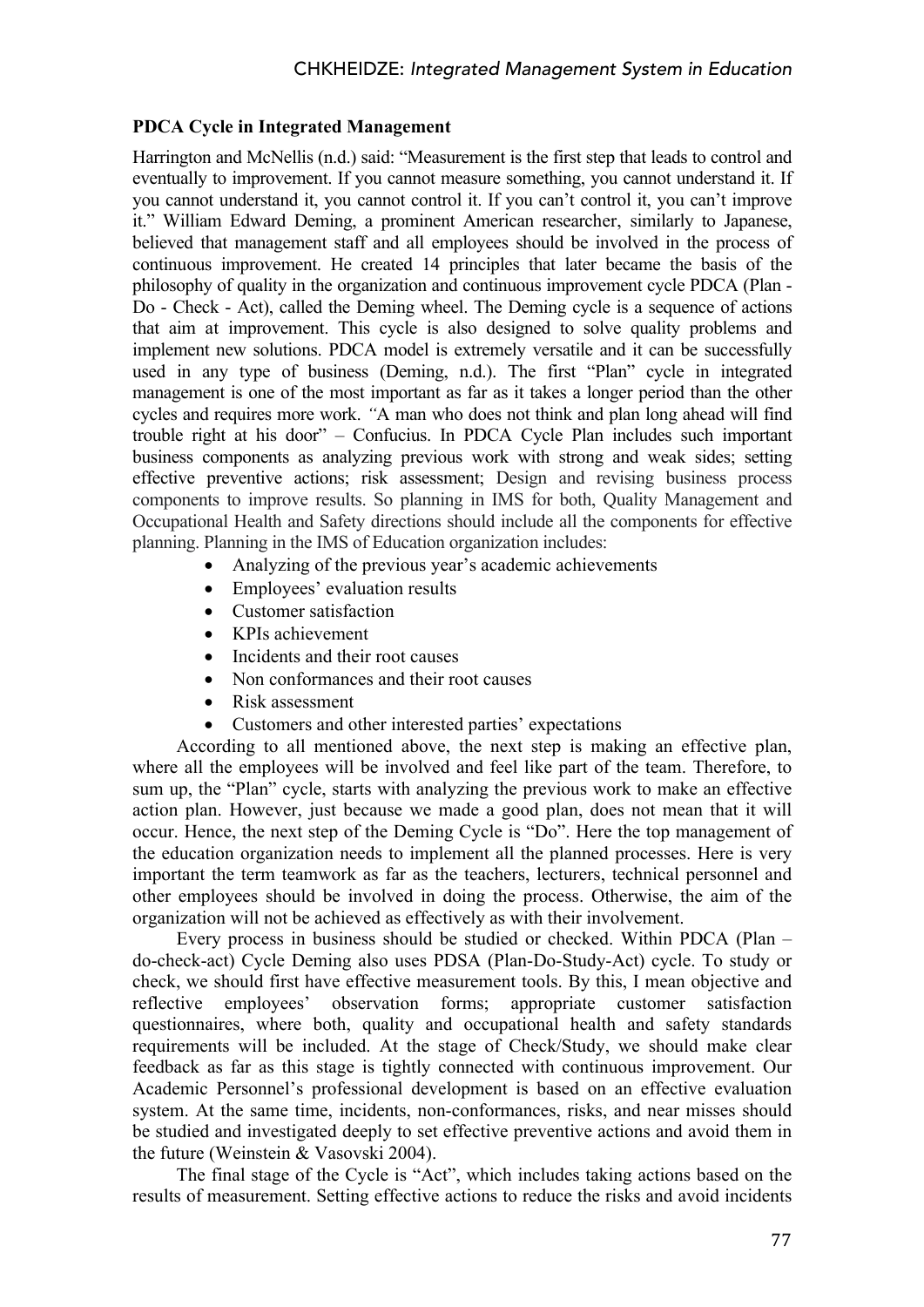and/or nonconformance is a path to continuous improvement. The act is a part of the cycle, which analyses all other stages and leads to improvement. PDCA cycle and its implementation in an integrated management system are given below in Figure 1.

It is important to mention that in November 2021, there was made small research in educational organizations (private and public schools and Universities of Tbilisi, Georgia). Participants of the survey were teachers/lecturers, top managers, and customers (parents and students). According to the research, 100% of interviewed educational organizations have an action plan and they are aware of it. However, 75 % of the public sector and 40% of the private sector mentions that the plan is not based on the analyses of the previous academic year and/or employees do not have any information about last academic year's achievements, strengths, and weaknesses. It may lead us to doubt whether the plan can be effective and oriented toward continuous improvement. Moreover, there is another question about the consideration of interested parties' expectations. Most of the interviewed customers say that they have access to the calendar of the educational organization, however, they do not have any information about the achievements, strengths, and weaknesses of their institution.

94.4% of interviewed employees notice that they have systematic observations and receive the observation feedback on time. However, the result of Teachers' Subject Area Examinations, according to the statistics of the Ministry of Education and Science of Georgia, does not even exceed 25% (Edu Aris 2017).

As for the Occupational Health and Safety, unfortunately, there are no schools or Universities in South Caucasus with this Standard, while top Universities in the United Kingdom, the US, and Western European countries are proud to have the standard and effective integrated management system of ISO 9001 and ISO 45001. In the list of these educational organizations are such top institutions as Boston College in the UK, University of South Carolina, Imperial College of London, University of Warwick, and others.

To sum up, PDCA or Deming Cycle is a method of leading the educational organization effectively; however, case of implementation of PDCA in an integrated management system (IMS) is much more beneficial for business operation and managing educational organization, which finally should lead to the good educational system in the country.

Figure 1. Deming Cycle



*Source: https://www.pqbweb.eu/platform.php?i=&if=69&ch=1853*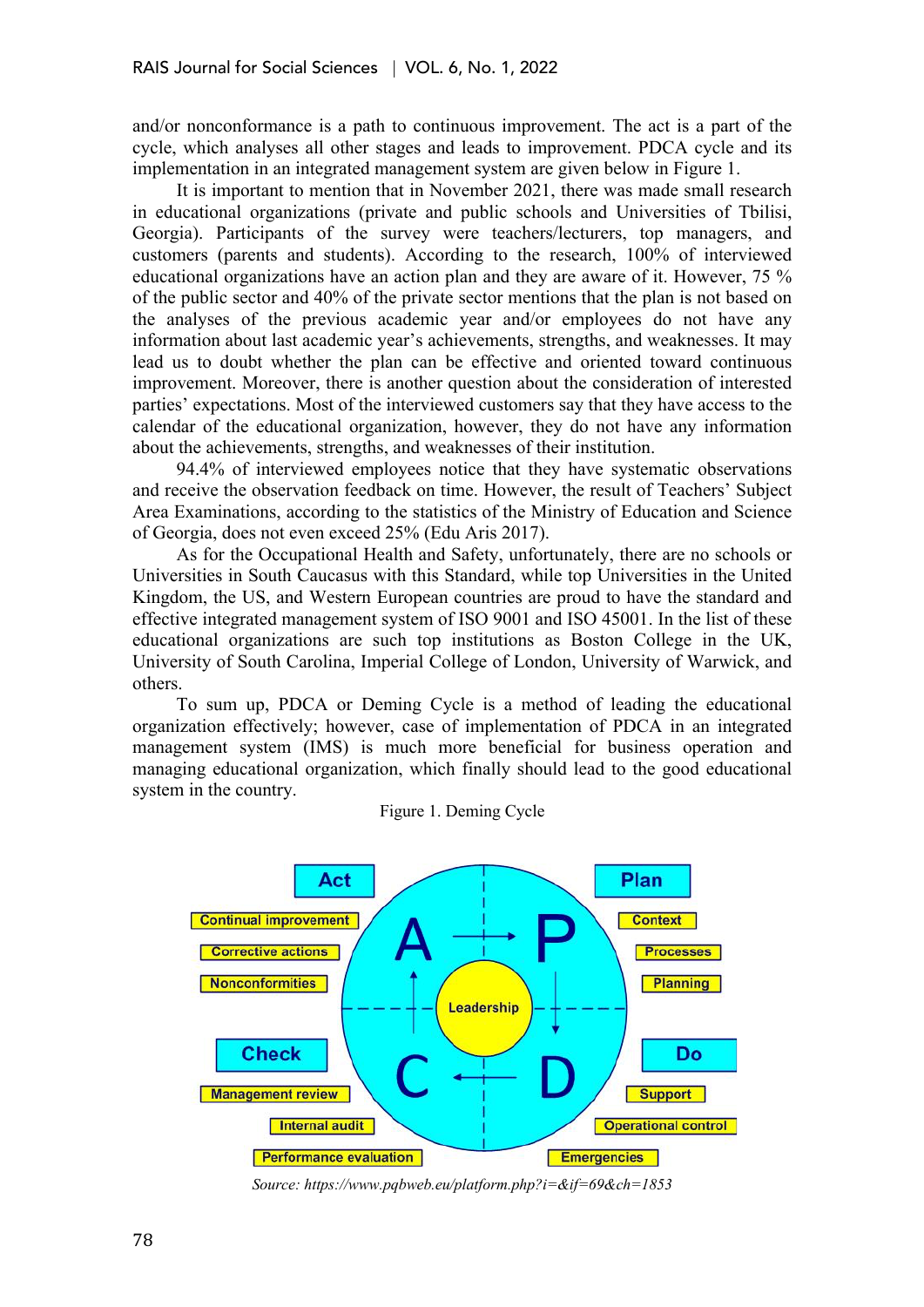## **Quality Management in Integrated Management System of Education**

Quality Management means that the organization is focused on customer satisfaction through an integrated system of tools, techniques, training, and other different methods. This involves the continuous improvement of organizational processes, resulting in highquality products and services. According to Deming, a system of quality improvement is suitable for any organization, which aims to launch a product or is involved in any type of service. The industrial analogy that compares workers and managers to students and teachers/lecturers is accurate and appropriate. In schools, students are the workers and products. Teachers and administrators are managers. The difference between success and failure of the educational organization depends on the quality of their work. Teachers are the first-level managers. Therefore, the teacher is a class leader, who emphasizes giving students the correct direction and teaching them how to learn and thus teach themselves. In modern teaching, teachers are managers, who show students the correct directions. Heads of Departments/Deans are the middle and upper-level management. The productivity of any educational institution depends mostly on the skills of those who directly manage the workers, i.e. the teachers/lecturers. According to Deming (n.d), their success in turn depends on how well they are managed by the administration above them. Therefore, any attempt at educational quality is best centered around organizational improvement efforts. The Board of Education is the board of directors thus responsible directly to the clients, and board members are overseers of the administration.

To promote quality management in educational organizations, there is a need to change management philosophy. The new management philosophy focuses on achieving quality, which is defined as meeting and exceeding the needs and expectations of clients. According to PDC(S)A cycle, customers' and other interested parties' expectations must be considered at the planning stage when the organization is focused on creating a strategic plan. Hence, the goal and aim of the organization should consider customers' and interested parties' expectations and interests. A second focus is on the acceptance of continuous improvement. The philosophy of continuous improvement is based on the readiness of the top management and the whole staff to be involved in analyzing work and setting effective corrective action plans.

To provide leadership for quality management and mostly for integrated management, people in leadership must be able to understand and apply these concepts:

- Systematic Thinking this is the interdependence of functions with their subprocesses and the organization with its people.
- Theory of Variation this is the understanding of the difference between common and special causes. An understanding of variation will enable educational leaders to work toward quality within the framework of individual differences. The existence of variation is why a state of zero defects does not occur and why numerical goals are not feasible (Darling-Hammond et al. 2020).
- Theory of Knowledge only through a theory of knowledge can one understand the past and predict the future. A major component of total quality management is prediction. Only through prediction and long-term perspective can educational organizations expect to succeed over a long period.
- Knowledge of Psychology the new philosophy is based on the understanding of people and their differences, and a commitment to applying systems thinking to the people system. School leadership aims to free up the potential of the different attributes of the people of the organization (Darling-Hammond et al. 2020).

Quality comes not from inspection but from improvements in the process. In education, teachers/lecturers need to involve the student as a worker to evaluate the quality of his/her work, product, or outcome. When students buy into the self-evaluation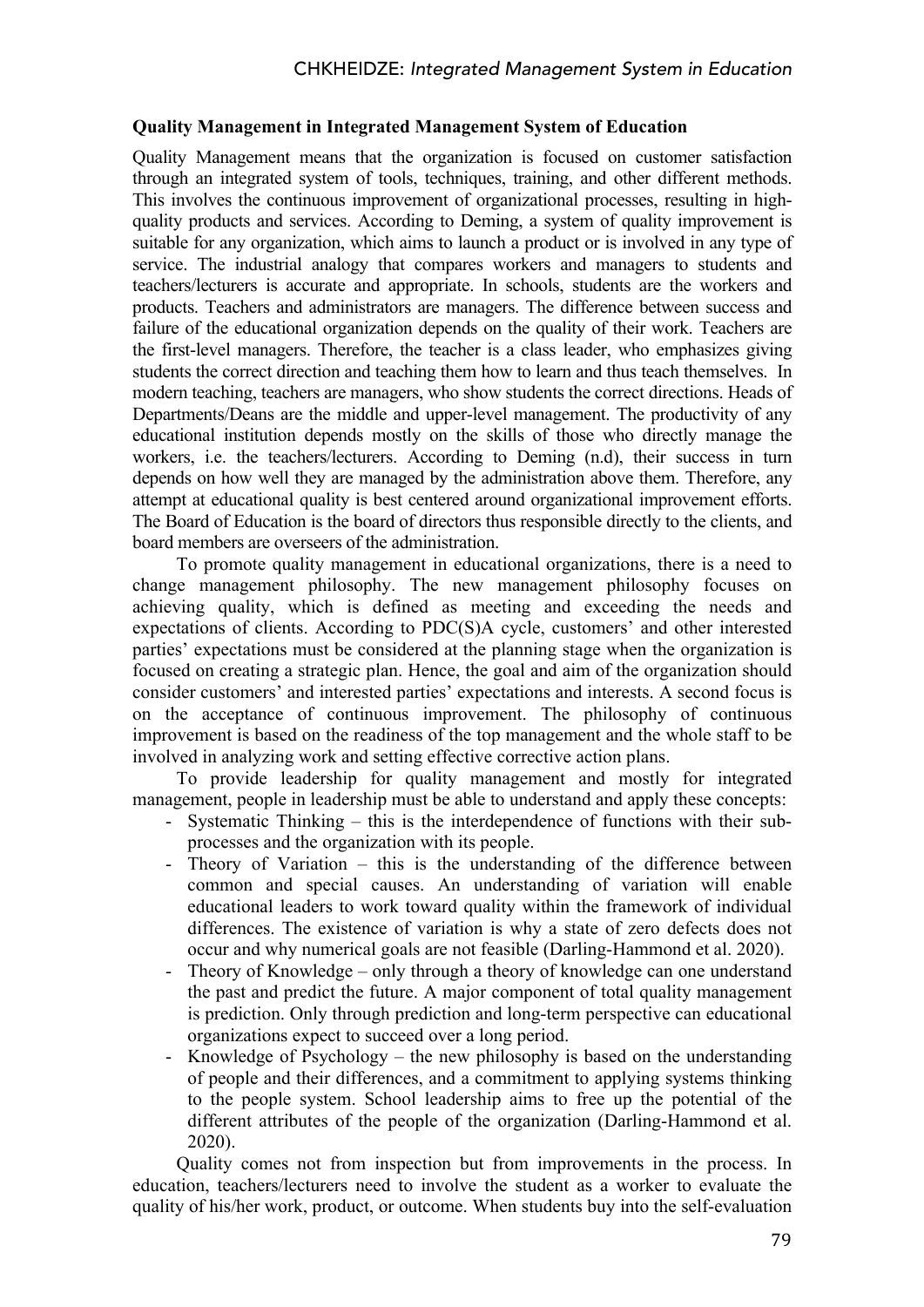process the quality of their work is greatly enhanced. Using reality therapy techniques to find out what students want and what they are doing to get what they want sets the stage for this process of self-evaluation.

## **Occupational Health and Safety System in Education**

The integration of Occupational Safety And Health (OSH) into the educational system is an essential aspect of the development of a risk prevention culture. This allows everybody, teachers/lecturers, students, and parents alike to learn how to live and work safely and in a healthy environment. The educational staff must be aware of the risk factors in their working environment and must realize the importance of accurate investigation of any incidents and near misses. They must also become acquainted with the legal regulations on safety and health at work to prevent accidents at the workplace. An educational institution must be a safe and healthy working environment for all the staff, students, and other persons involved with it to make it suitable for the teaching and learning process. Implementation of Occupational Health and Safety into the integrated management system of education is not as simple as it may seem. First of all, it is mostly connected with the educational organization staff's philosophy and mentality. Employees and top managers should feel and understand the importance of an integrated management system within OHS as a path to an effective management system. A very good and effective way to implement OHS Standard is ISO 45001.

To ensure occupational health and safety in educational institutions managers must implement an occupational health and safety system. This should be part of the overall management system and include the following elements:

- development of an occupational health and safety policy
- a management system that allocates responsibilities in the field of occupational health and safety
- a risk assessment of health and safety at the workplace to be reviewed whenever conditions change
- occupational health and safety auditing
- training, information, and instruction on health and safety at work
- emergency procedures -periodical analysis of the system to ensure that it is efficient
- storage of documentation and records to ensure continuity OHS system in educational organizations should include the following directions:

*Medical service* - it is one of the most important parts of the system, which consists of doctor and phycologist's work. When we talk about educational institutions, medical service is vitally important for schools, as the school age is regarded as the most important phase of childhood life during which the child enters the society training system and emerges as a contributing member of the community. If the child does not maintain adequate health, the benefits of education will be lost because of absenteeism or lack of attention due to ill health and consequently poor academic performance.

School health services deal with health appraisals, control of communicable diseases, record keeping, and supervision of the health of school children and personnel. This aspect concerns itself with evaluating the health of an individual objectively. Healthcare service allows the school authorities to detect signs and symptoms of common diseases as well as signs of emotional disturbances that could impede the learning activities of children. Psychologists should have a big role in the process of observing employees' psych-climate, evaluating students' and employees' mental health, and giving effective consultations to both students and employees. There are a lot of fields, which must be studied by the educational organization's psychologist, from students' and teachers/lecturers' relationships to the psych-climate between the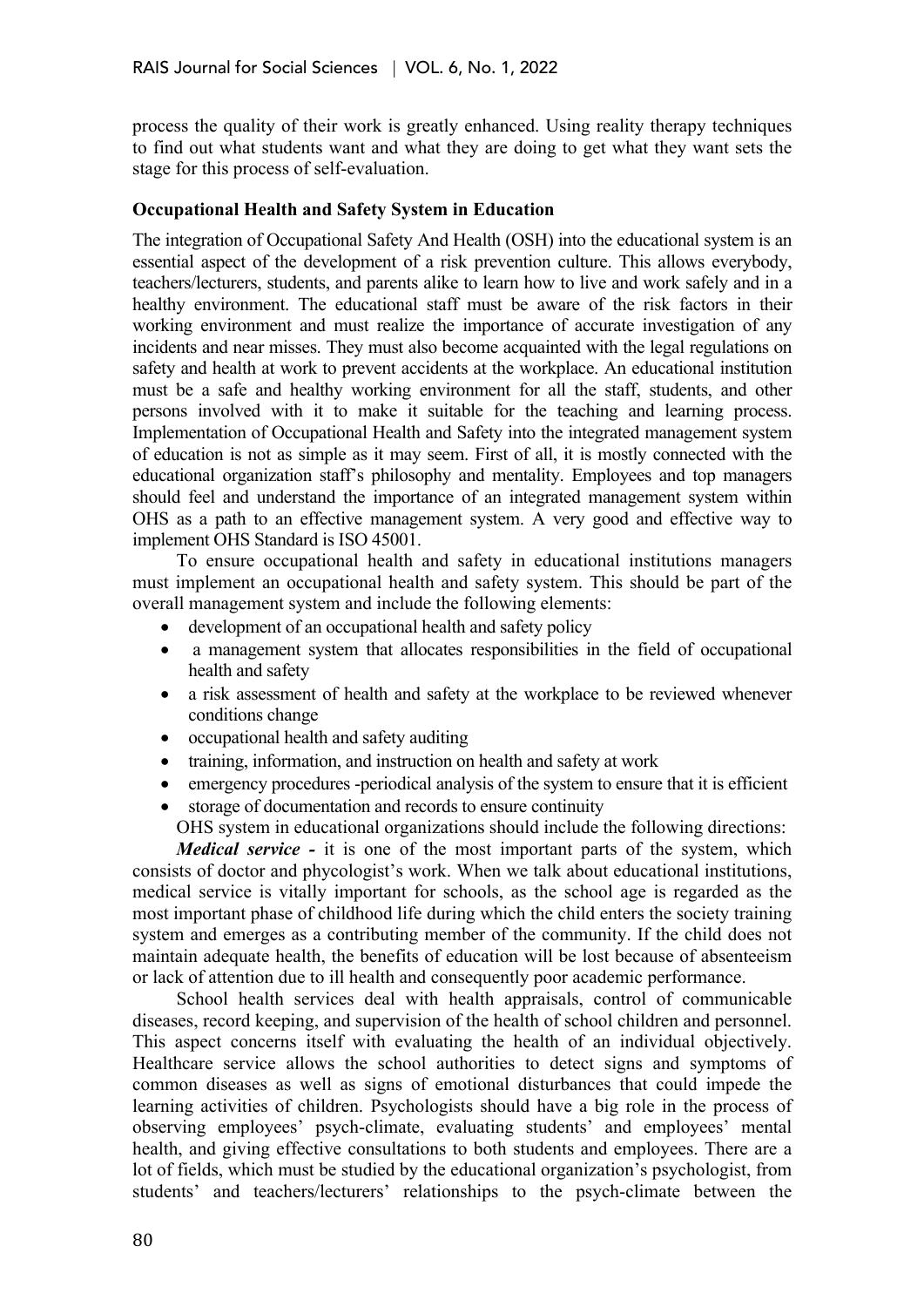employees inside the institution. Another very important object for psychological service is the parents of students in schools. Unfortunately, a lot of parents have wrong attitudes towards children's raising methods and psychologists should be an intermediary link to build a correct relationship between parents and children.

Health services are both preventive and curative services and it helps in providing information to parents and school personnel on the health status of school children. It also provides advisory and counseling services for the school community and parents. It includes pre-entry medical screening, routine health screening/examination, school health records, sickbay, first aid, and referral services. Other services rendered include health observation (which involves the physical inspection of the physiology and behaviors of students/children), health examinations (screening tests and medical diagnosis), and health records (keeping of records of the health histories of students/children) (Olympia 2005).

*Security Service -* is the second biggest department in OHS for educational institutions. This service should work due to regulations for keeping safety in educational institutions. This service aims to strengthen security and emergency preparedness best practices; reduce safety risks and liabilities; improve students' and employees' perception of safety. Security service should not only guarantee security in all aspects of educational organization but also lead the process of incidents and near misses investigation, set together with other responsible employees effective preventive and corrective actions and conduct training for the employees and students to keep safe and make people understand the importance of it.

*Logistics Service,* which should be responsible for infrastructure, purchasing, transportation, and other services.

*Sanitary – Hygiene Service,* which is responsible for keeping the whole infrastructure clean following the regulations and norms of the standard, and being involved in teaching students (in schools) how to keep and role of cleanliness of their own space.

*Food Service,* which is responsible for providing employees and students with healthy food. Usually, the menu must be confirmed by the doctor and food manager.

These are the services which make the occupational health and safety system work in the educational organization. However, it is important to remember how these services work, the organization should decide and plan appropriately, make a clear policy, strategy and aim and follow the local regulations and norms of the Occupational Health and Safety Standard. Figure 2 shows a clear connection between these services in the Occupational Health and Safety system of educational organizations.

Figure 2. Interrelated services in Occupational Health and Safety system of the educational organization

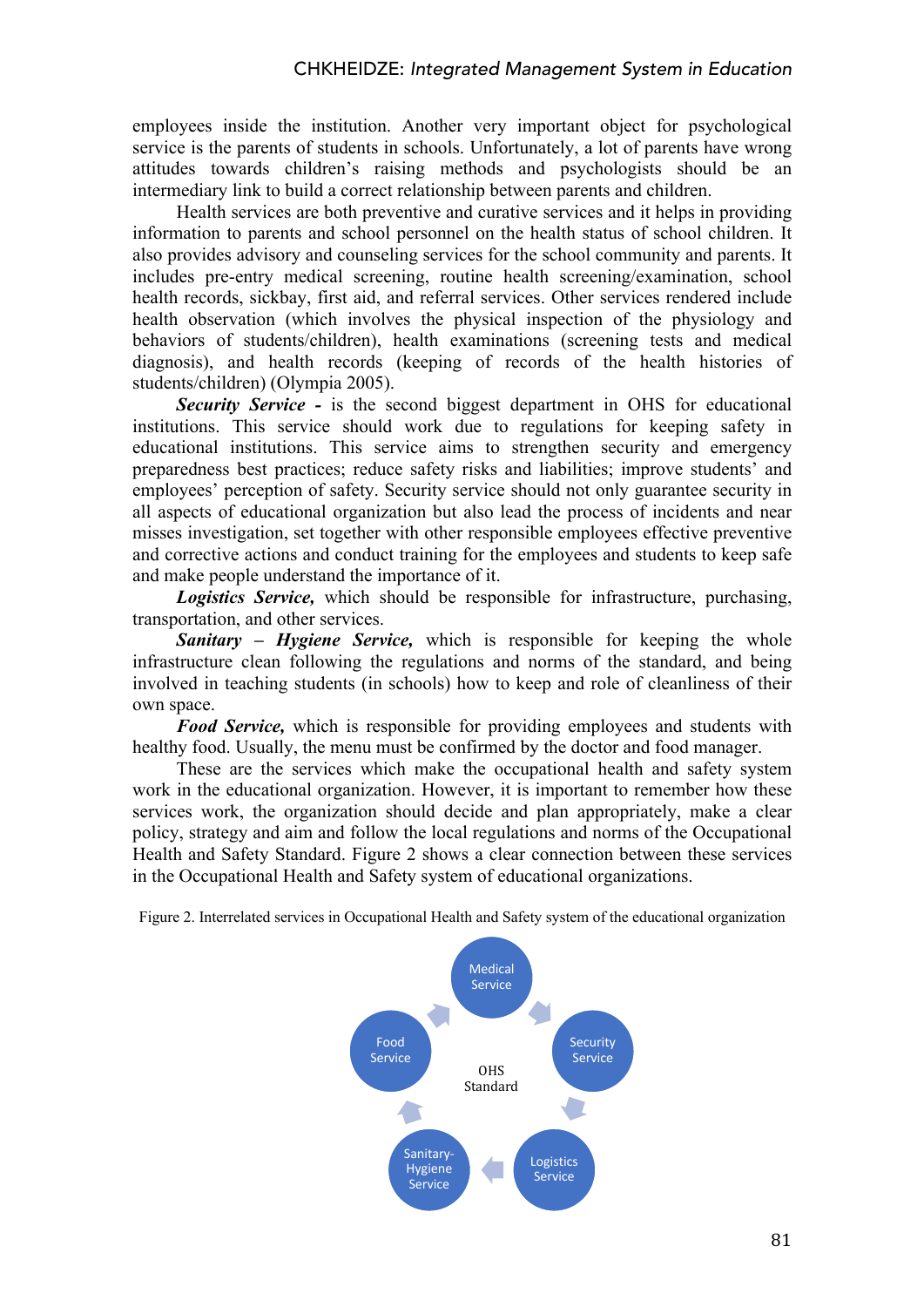#### **Role of Technologies in Integrated Management System**

Technology has revolutionized the field of education. The COVID-19 pandemic is quickly demonstrating why online education should be a vital part of teaching and learning. By integrating technology into existing curricula, as opposed to using it solely as a crisismanagement tool, teachers can harness online learning as a powerful educational tool.

Technologies have been used to a major extent in the governance and administration of educational institutions. The role of ICT has become one of the biggest in the effective management of educational institutions.

Educational governance today increasingly needs to be understood as *digital educational governance*. The monitoring and management of educational systems, institutions, and individuals are taking place through digital systems that are normally considered part of the backdrop to conventional policy instruments and techniques of government; technical systems that are brought into being and made operational by certain kinds of actors and organizations, and that are imbued with aims to shape the actions of human actors distributed across education systems and institutions.

In internal administration, the use of technologies has been recognized on a comprehensive scale. Educational administration is the process, by which methods, principles, and procedures are put into practice within the educational institutions. The individuals need to carry out these functions by the goals and objectives. When the individuals are carrying out the governance and administrative functions, they need to ensure that they can achieve academic goals effectively (Oyedemi 2015). Today technologies in managing educational institutions can be used not only as a way of effective communication, but also correct time management, effective planning, and decision making, and objective measurement and monitoring tool.

Nowadays, in the era of timeless, effective, and fast communication is one of the most important in management. People should have free and fast access to necessary information. The communication process between the individuals within the working environment is an easy and less time-consuming process. Individuals can access various forms of technology. In other words, connectivity is promoted among departments through technology and they are required to work in greater collaboration and integration. Through the use of technology and the internet, individuals can acquire information and augment their understanding in terms of concepts and fields. It facilitates organizational learning and adaptation to the changing global environment by the way of partnership, participation, information sharing, and delegation.

To sum up, there is a need for new approaches to enhancing education for sustainable development in universities and schools. Implementation of an integrated management system in educational institutions provides an active, safe, and healthy environment for sustainable development and it also causes an increase in their quality levels. Implementation of IMS not only causes continual improvement but also familiarizes the public with new management systems, which would be a good pattern for using efficient management and policies.

### **References**

Darling-Hammond, Linda, Lisa Flook, Channa Cook-Harvey, Brigid Barron & David Osher. 2020. Implications for educational practice of the science of learning and development, Applied Developmental Science, 24:2, 97-140, DOI: 10.1080/10888691.2018.1537791 https://www.tandfonline.com/doi/full/10.1080/10888691.2018.1537791.

Deming, D. W. (n.d.). "PDSA cycle." *Deming Institute*. Available at https://deming.org/explore/pdsa/.

Edu Aris. 2017. Available at https://edu.aris.ge/news/ramdenma-pedagogma-gadalaxa-minimaluri-zgvariratom-uchirs-naeks-am-informaciis-damushaveba.html.